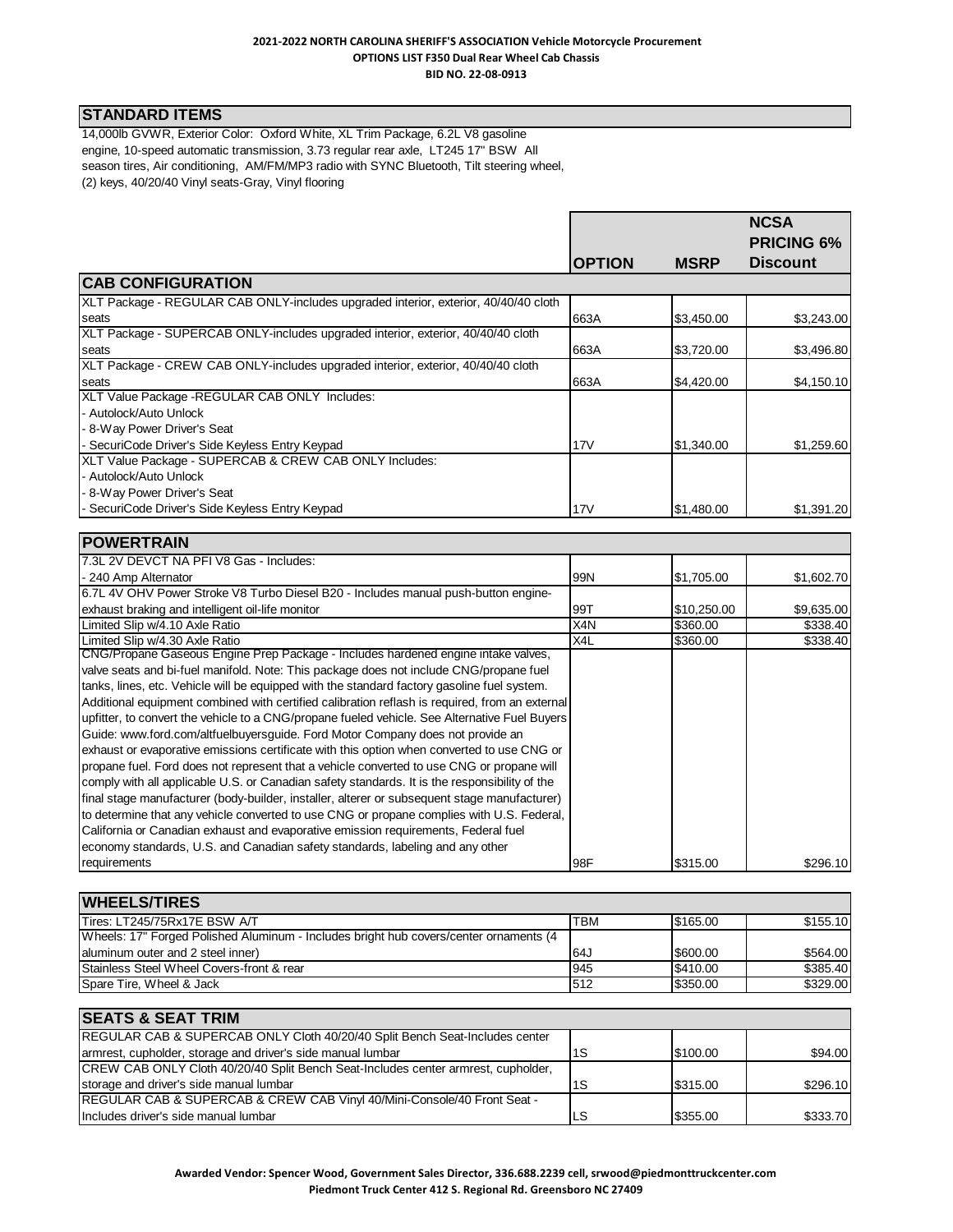### **2021-2022 NORTH CAROLINA SHERIFF'S ASSOCIATION Vehicle Motorcycle Procurement OPTIONS LIST F350 Dual Rear Wheel Cab Chassis**

**BID NO. 22-08-0913**

| <b>IREGULAR CAB &amp; SUPERCAB ONLY Cloth 40/Mini-Console/40 Front Seat - Includes</b> |     |          |          |
|----------------------------------------------------------------------------------------|-----|----------|----------|
| driver's side manual lumbar                                                            | 4S  | \$515.00 | \$484.10 |
| ICREW CAB ONLY Cloth 40/Mini-Console/40 Front Seat - Includes driver's side manual     |     |          |          |
| lumbar                                                                                 | 4S  | \$615.00 | \$578.10 |
| <b>ISUPERCAB &amp; CREW CAB ONLY Cloth 40/Console/40 Front Seats - XLT ONLY -</b>      |     |          |          |
| Includes 2-way adjustable driver/passenger headrests and driver's side manual lumbar.  |     |          |          |
| Includes:                                                                              |     |          |          |
| -Flow-Through Console                                                                  |     |          |          |
| Includes 110V/400W outlet in rear.                                                     | 2S  | \$945.00 | \$888.30 |
| Heated front driver seat with variable temperature - XLT only                          | 90A | \$115.00 | \$108.10 |

# **OTHER OPTIONS**

| Power Equipment Group - Regular cab only-Deletes passenger-side lock cylinder. Includes       |     |            |            |
|-----------------------------------------------------------------------------------------------|-----|------------|------------|
| upgraded door trim panel.                                                                     |     |            |            |
| Includes:                                                                                     |     |            |            |
| - Accessory Delay                                                                             |     |            |            |
| - Trailer Tow Mirrors w/Power Heated Glass                                                    |     |            |            |
| Includes manual folding, manually telescoping and heated convex spotter mirror.               |     |            |            |
| - Advanced Security Pack                                                                      |     |            |            |
| Includes SecuriLock Passive Anti-Theft System (PATS) and inclination/intrusion sensors.       |     |            |            |
| Power Locks                                                                                   |     |            |            |
| Power Tailgate Lock                                                                           |     |            |            |
| <b>Power Front Seat Windows</b>                                                               |     |            |            |
| Includes 1-touch up/down driver/passenger window.                                             |     |            |            |
| - Remote Keyless Entry                                                                        | 90L | \$915.00   | \$860.10   |
|                                                                                               |     |            |            |
| Power Equipment Group - Supercab only-Deletes passenger-side lock cylinder. Includes          |     |            |            |
| upgraded door trim panel.                                                                     |     |            |            |
| Includes:                                                                                     |     |            |            |
| - Accessory Delay<br>- Trailer Tow Mirrors w/Power Heated Glass                               |     |            |            |
|                                                                                               |     |            |            |
| Includes manual folding, manually telescoping and heated convex spotter mirror.               |     |            |            |
| <b>Advanced Security Pack</b>                                                                 |     |            |            |
| Includes SecuriLock Passive Anti-Theft System (PATS) and inclination/intrusion sensors.       |     |            |            |
| - Power Locks<br>- Power Tailgate Lock                                                        |     |            |            |
|                                                                                               |     |            |            |
| <b>Power Front Seat Windows</b><br>Includes 1-touch up/down driver/passenger window.          |     |            |            |
|                                                                                               | 90L |            | \$860.10   |
| Remote Keyless Entry                                                                          |     | \$915.00   |            |
| Power Equipment Group - Crewcab only-Deletes passenger-side lock cylinder. Includes           |     |            |            |
| upgraded door trim panel.                                                                     |     |            |            |
| Includes:                                                                                     |     |            |            |
| - Accessory Delay                                                                             |     |            |            |
| - Trailer Tow Mirrors w/Power Heated Glass                                                    |     |            |            |
| Includes manual folding, manually telescoping and heated convex spotter mirror.               |     |            |            |
| - Advanced Security Pack                                                                      |     |            |            |
| Includes SecuriLock Passive Anti-Theft System (PATS) and inclination/intrusion sensors.       |     |            |            |
| - Power Locks                                                                                 |     |            |            |
| Power Tailgate Lock                                                                           |     |            |            |
| <b>Power Front Seat Windows</b>                                                               |     |            |            |
| Includes 1-touch up/down driver/passenger window.                                             |     |            |            |
| <b>Remote Keyless Entry</b>                                                                   | 90L | \$1,125.00 | \$1,057.50 |
| 2-Ton Mechanical Jack                                                                         | 61J | \$55.00    | \$51.70    |
|                                                                                               |     |            |            |
| Trailer Tow Package - Includes aftermarket trailer brake wiring kit. Trailer brake controller |     |            |            |
| not included. Note: Salespersons source book or Ford RV trailer towing guide should be        |     |            |            |
| consulted for specific trailer towing or camper limits and corresponding required             |     |            |            |
| equipment, axle ratios and model availability                                                 | 531 | \$45.00    | \$42.30    |
| XL Value Package - Includes:                                                                  |     |            |            |
| Bright Chrome Hub Covers & Center Ornaments                                                   |     |            |            |
| - Chrome Front Bumper                                                                         |     |            |            |
| - Steering Wheel-Mounted Cruise Control                                                       | 96V | \$395.00   | \$371.30   |
| Utility Lighting System - Includes LED side-mirror spotlights - required with Power           |     |            |            |
| Equipment Group (90L)                                                                         | 63A | \$160.00   | \$150.40   |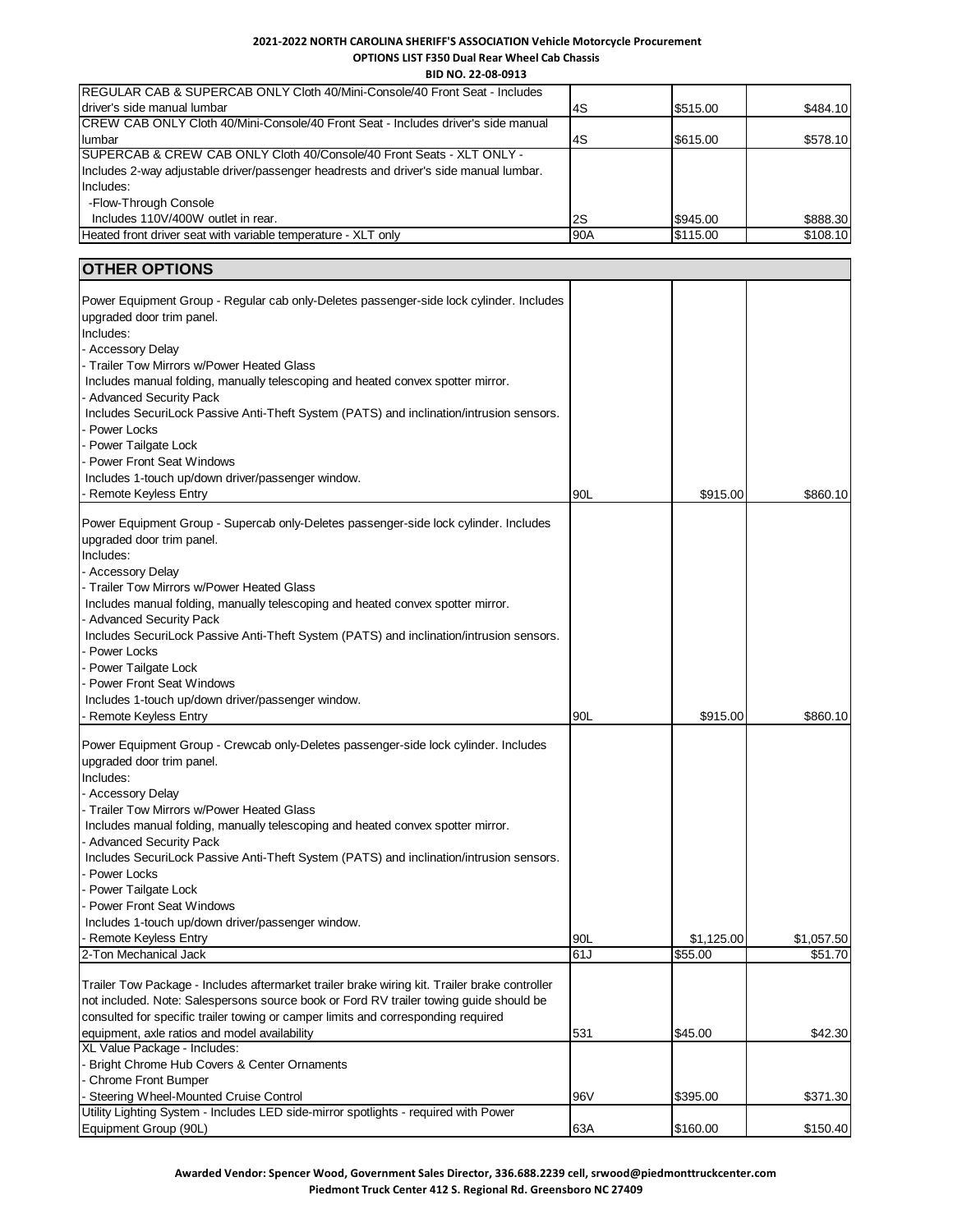#### **2021-2022 NORTH CAROLINA SHERIFF'S ASSOCIATION Vehicle Motorcycle Procurement OPTIONS LIST F350 Dual Rear Wheel Cab Chassis BID NO. 22-08-0913**

| Heavy-Service Front Suspension Package - Includes heavy-service front springs (1 up              |     |           |             |
|--------------------------------------------------------------------------------------------------|-----|-----------|-------------|
| upgrade above the spring computer selected as a consequence of options                           |     |           |             |
| chosen. Not included if maximum springs have been computer selected as standard                  |     |           |             |
|                                                                                                  |     |           |             |
| equipment). Recommended only on vehicles which will permanently utilize aftermarket              |     |           |             |
| equipment such as heavy-duty winches, brush guards or other apparatus which loads the            |     |           |             |
| front axle to the specified Gross Axle Weight Rating (GAWR). Note 1: Vehicle ride height         |     |           |             |
| will increase with the addition of this package. Note 2: May result in deterioration of ride     |     |           |             |
| quality when vehicle is not equipped with front end utility attachment                           | 67H | \$125.00  | \$117.50    |
| Extra Heavy-Service Suspension Package - Includes pre-selected extra heavy-service front         |     |           |             |
| springs (see Order Guide Supplemental Reference for springs/FGAWR of specific vehicle            |     |           |             |
| configurations). Recommended only on vehicles which will permanently utilize aftermarket         |     |           |             |
| equipment such as heavy-duty winches, brush guards or other apparatus which loads the            |     |           |             |
| front axle to the specified Gross Axle Weight Rating (GAWR). NOTE 1: May result in a             |     |           |             |
| deterioration of ride quality. NOTE 2: Vehicle ride height will increase with the                |     |           |             |
| addition of this package                                                                         | 67X | \$125.00  | \$117.50    |
|                                                                                                  |     |           |             |
| Snow Plow Prep Package-Includes pre-selected springs (see order guide supplemental               |     |           |             |
| reference for springs/FGAWR of specific vehicle configurations). Note 1: Restrictions            |     |           |             |
| apply; see supplemental reference or body builders layout book for details. 2: Also allows for   |     |           |             |
| the attachment of a winch. 3: Highly recommended to add (86M) dual battery on 6.2L and           |     |           |             |
| 7.3L gas engines. Adding (67B) 397 amp alternators for diesel engine or (67E) 240 amp            |     |           |             |
| alternators for 6.2L gas engine is highly recommended for max output                             | 473 | \$250.00  | \$235.00    |
| <b>Engine Block Heater</b>                                                                       | 41H | \$100.00  | \$94.00     |
| <b>Transfer Case Skid Plates</b>                                                                 | 41P | \$100.00  | \$94.00     |
| Transmission Power Take-Off- Includes mobile and stationary PTO modes                            | 62R | \$280.00  | \$263.20    |
| Engine Idle Shut Down - 5 Minutes                                                                | 86A | \$250.00  | \$235.00    |
| Engine Idle Shut Down - 10 Minutes                                                               | 86B | \$250.00  | \$235.00    |
| Engine Idle Shut Down - 15 Minutes                                                               | 86C | \$250.00  | \$235.00    |
| Engine Idle Shut Down - 20 Minutes                                                               | 86D | \$250.00  | \$235.00    |
| Operator Commanded Regeneration (OCR) - requires Diesel engine (99T)                             | 98R | \$250.00  | \$235.00    |
| Dual 78 AH Battery                                                                               | 86M | \$210.00  | \$197.40    |
| Power-Adjustable Pedals - XLT Package only                                                       | 62M | \$120.00  | \$112.80    |
| Upfitter Interface Module                                                                        | 18A | \$295.00  | \$277.30    |
| 397 Amp Alternator                                                                               | 67B | \$115.00  | \$108.10    |
| 240 Amp Alternator                                                                               | 67E | \$85.00   | \$79.90     |
| 26.5 Gallon Mid Ship Fuel Tank - Removes 40 gallon fuel tank                                     | 65M | \$125.00  | \$117.50    |
| Dual diesel fuel tanks - combines 40 gallon aft-of-axle & 26.5 gallon mid ship tank              | 65C | \$625.00  | \$587.50    |
| Powerscope Trailer Tow Mirrors with Heat - includes power-folding with Autofold,                 |     |           |             |
| telescoping, Power Glass, turn signal & High-intensity LED security approach lamps -             |     |           |             |
| includes Utility lighting system, LED side-mirror spotlights - XLT only                          | 54F | \$280.00  | \$263.20    |
| Trailer Brake Controller - Verified to be compatible with select electric over hydraulic brakes. |     |           |             |
| Includes smart trailer tow connector.                                                            | 52B | \$270.00  | \$253.80    |
| Platform Running Boards-REGULAR CAB ONLY                                                         | 18B | \$320.00  | \$300.80    |
| Platform Running Boards-SUPERCAB & CREW CAB ONLY                                                 | 18B | \$445.00  | \$418.30    |
| Audible Lane Departure Warning                                                                   | 60C | \$115.00  | \$108.10    |
| Pre-Collision Assist - Includes Automatic Emergency Braking (AEB), automatic high beam           |     |           |             |
| and forward collision warning                                                                    | 94P | \$115.00  | \$108.10    |
| Rear View Camera & Prep Kit                                                                      | 872 | \$415.00  | \$390.10    |
| Fixed Rear-Window w/Defrost                                                                      | 43B | \$60.00   | \$56.40     |
| Power sliding Rear window with Defrost                                                           | 435 | \$405.00  | \$380.70    |
| All-Weather Floor Mats - XLT Package only                                                        | 16T | \$130.00  | \$122.20    |
| Carpet Delete - Replaced with black flooring - XLT Package only                                  | 166 | $-$37.23$ | $-$ \$35.00 |
| <b>Privacy Glass</b>                                                                             | 924 | \$30.00   | \$28.20     |
| 110V/400W Outlet - Includes 1 in-dash mounted outlet                                             | 43C | \$175.00  | \$164.50    |
| Color-Coordinated Full Carpet w/Floor Mats                                                       | 16F | \$60.00   | \$56.40     |
| Rapid-Heat Supplemental Cab Heater - Includes:                                                   |     |           |             |
| - 397 Amp Alternator                                                                             | 41A | \$250.00  | \$235.00    |
| Remote Start System-requires Power Equipment Group                                               | 76S | \$250.00  | \$235.00    |
| SiriusXM Radio                                                                                   | 39S | \$185.00  | \$173.90    |
| Voice-Activated Navigation - XLT Package only                                                    | 21N | \$570.00  | \$535.80    |
| <b>Black Molded Hood Deflector</b>                                                               | 87H | \$130.00  | \$122.20    |
| Exterior Backup Alarm                                                                            | 76C | \$140.00  | \$131.60    |
| Amber LED Warning Strobes - Includes center high-mounted stop light bar and 2 hood               |     |           |             |
| mounted lights                                                                                   | 91S | \$675.00  | \$634.50    |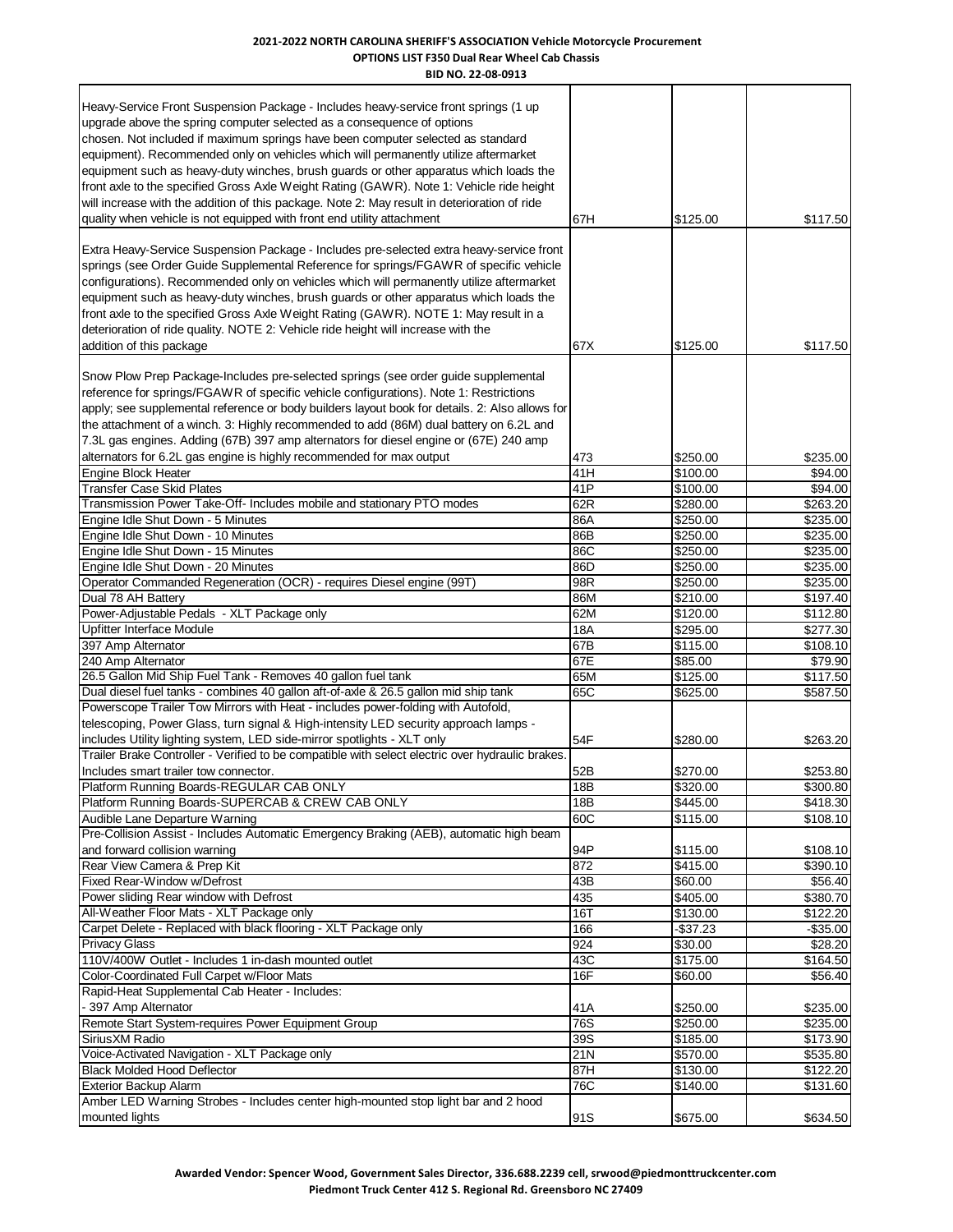## **2021-2022 NORTH CAROLINA SHERIFF'S ASSOCIATION Vehicle Motorcycle Procurement OPTIONS LIST F350 Dual Rear Wheel Cab Chassis**

**BID NO. 22-08-0913**

| Amber-White LED Warning Strobes - Includes center high-mounted stop light bar and 2          |            |            |            |
|----------------------------------------------------------------------------------------------|------------|------------|------------|
| hood mounted lights                                                                          | 91G        | \$725.00   | \$681.50   |
| Front Splash Guards/Mud Flaps (Pre- Installed)                                               | 61S        | \$75.00    | \$70.50    |
| Front Wheel Well Liners                                                                      | 61L        | \$180.00   | \$169.20   |
| Ambulance Prep Package - Includes 7,000 lbs. max front springs/GAWR rating for               |            |            |            |
| configuration selected. Incomplete vehicle package - requires further                        |            |            |            |
| manufacture and certification by a final stage manufacturer. Ford vehicles are suitable for  |            |            |            |
| producing ambulances only if equipped with the Ford Ambulance Prep Package. In               |            |            |            |
| addition, Ford urges ambulance manufacturers to follow the recommendations of the Ford       |            |            |            |
|                                                                                              |            |            |            |
| Incomplete Vehicle Manual and the Ford Truck Body Builders Layout Book (and pertinent        |            |            |            |
| supplements). Using a Ford vehicle without the Ford Ambulance Prep Package to produce        |            |            |            |
| an ambulance voids the Ford warranty. Note: Stationary Elevated Idle Control (SEIC) has      |            |            |            |
| been integrated into the engine control module.                                              |            |            |            |
| Includes:                                                                                    |            |            |            |
| - 397 Amp Alternator                                                                         |            |            |            |
| <b>Operator Commanded Regeneration</b>                                                       | 47A        | \$1,205.00 | \$1,132.70 |
|                                                                                              |            |            |            |
| Ambulance Prep Pkg w/Special Emissions (LPO) - Includes EPA Special Emergency                |            |            |            |
| Vehicle Emissions and 7000 lbs. max front springs/GAWR rating for configuration              |            |            |            |
| selected. Incomplete vehicle package - requires further manufacture and certification by a   |            |            |            |
| final stage manufacturer. Ford vehicles are suitable for producing ambulances with special   |            |            |            |
| emissions only if equipped with the Ford Ambulance Prep Package with EPA Special             |            |            |            |
| Emergency Vehicle Emissions. In addition, Ford urges ambulance manufacturers to follow       |            |            |            |
|                                                                                              |            |            |            |
| the recommendations of the Ford Incomplete Vehicle Manual and the Ford Truck Body            |            |            |            |
| Builders Layout Book (and pertinent supplements). Using a Ford vehicle without the Ford      |            |            |            |
| Ambulance Package with EPA Special Emergency Vehicle Emissions                               |            |            |            |
| to produce an ambulance with special emissions voids the Ford warranty. NOTE 1:              |            |            |            |
| Stationary Elevated Idle Control (SEIC) has been integrated into the engine control module.  |            |            |            |
| NOTE 2: Engine calibration significantly reduces the possibility of depower mode when in     |            |            |            |
| stationary PTO operation. NOTE 3: Operator commanded regen allowed down to 30% of            |            |            |            |
| DPF filter full, instead of 100%. NOTE 4: Must meet the definition of an emergency vehicle,  |            |            |            |
| an ambulance or fire truck per 40 CFR 86.1803.01 in the federal register. NOTE 5:            |            |            |            |
| California Code of Regulations allows for the sale of federally certified emergency vehicles |            |            |            |
| in California.                                                                               |            |            |            |
|                                                                                              |            |            |            |
| Includes:                                                                                    |            |            |            |
| - 397 Amp Alternator                                                                         |            |            |            |
| - Operator Commanded Regeneration                                                            | 47L        | \$1,205.00 | \$1,132.70 |
| Fire/Rescue Prep Pkg w/EPA Special Emissions (LPO) - Includes 7,000 lbs. max front           |            |            |            |
| springs/GAWR rating for configuration selected. Incomplete vehicle package - requires        |            |            |            |
| further manufacture and certification by a final stage manufacturer. Ford urges Fire/Rescue  |            |            |            |
| vehicle manufacturers to follow the recommendations of the Ford Incomplete Vehicle           |            |            |            |
| Manual and the Ford Truck Body Builders Layout Book (and pertinent supplements). NOTE        |            |            |            |
| 1: Stationary Elevated Idle Control (SEIC) has been integrated into the engine control       |            |            |            |
| module. NOTE 2: Engine calibration significantly reduces the possibility of depower mode     |            |            |            |
| when in stationary PTO operation. NOTE 3: Operator commanded regen allowed down to           |            |            |            |
| 30% of DPF filter full, instead of 100%. NOTE 4: Must meet the definition of an emergency    |            |            |            |
|                                                                                              |            |            |            |
| vehicle, an Ambulance or Fire Truck per 40 CFR 86.1803.01 in the federal register. NOTE      |            |            |            |
| 5: California Code of Regulations allows for the sale of federally certified emergency       |            |            |            |
| vehicles in California.                                                                      |            |            |            |
| Includes:                                                                                    |            |            |            |
| - 397 Amp Alternator                                                                         |            |            |            |
| - Operator Commanded Regeneration                                                            | 47J        | \$1,205.00 | \$1,132.70 |
| XL Decor Group - Includes:                                                                   |            |            |            |
| - Bright Chrome Hub Covers & Center Ornaments                                                |            |            |            |
| - Chrome Front Bumper                                                                        | 17F        | \$220.00   | \$206.80   |
| Fog Lamps - requires XL Décor (17F)                                                          | 595        | \$130.00   | \$122.20   |
| Bright chrome grille                                                                         | 63G        | \$0.00     | \$0.00     |
| Steering Wheel-Mounted Cruise Control                                                        | 525        | \$235.00   | \$220.90   |
|                                                                                              |            | \$45.00    |            |
| Daytime Running Lamps                                                                        | 942        |            | \$42.30    |
| Speed Limitation - 65-MPH Governed Top Speed                                                 | 926        | \$80.00    | \$75.20    |
| Speed Limitation - 75-MPH Governed Top Speed                                                 | 927        | \$80.00    | \$75.20    |
| SPARE KEY - Standard Non Fob programmed                                                      | <b>SKR</b> | \$202.13   | \$190.00   |
| SPARE KEY- fob programmed                                                                    | <b>SKF</b> | \$297.87   | \$280.00   |
| Ford Heavy Duty Tray style rubber All weather mats-front & rear                              | <b>FFM</b> | \$319.15   | \$300.00   |
| Delivered full of fuel                                                                       | <b>DFF</b> | \$239.36   | \$225.00   |
| CLASS V receiver hitch, rated for GVWR of chassis - 2.5" hitch with 2" reducer sleeve,       |            |            |            |
| hitch pin & clip                                                                             | <b>CVH</b> | \$725.00   | \$681.50   |

**Awarded Vendor: Spencer Wood, Government Sales Director, 336.688.2239 cell, srwood@piedmonttruckcenter.com Piedmont Truck Center 412 S. Regional Rd. Greensboro NC 27409**